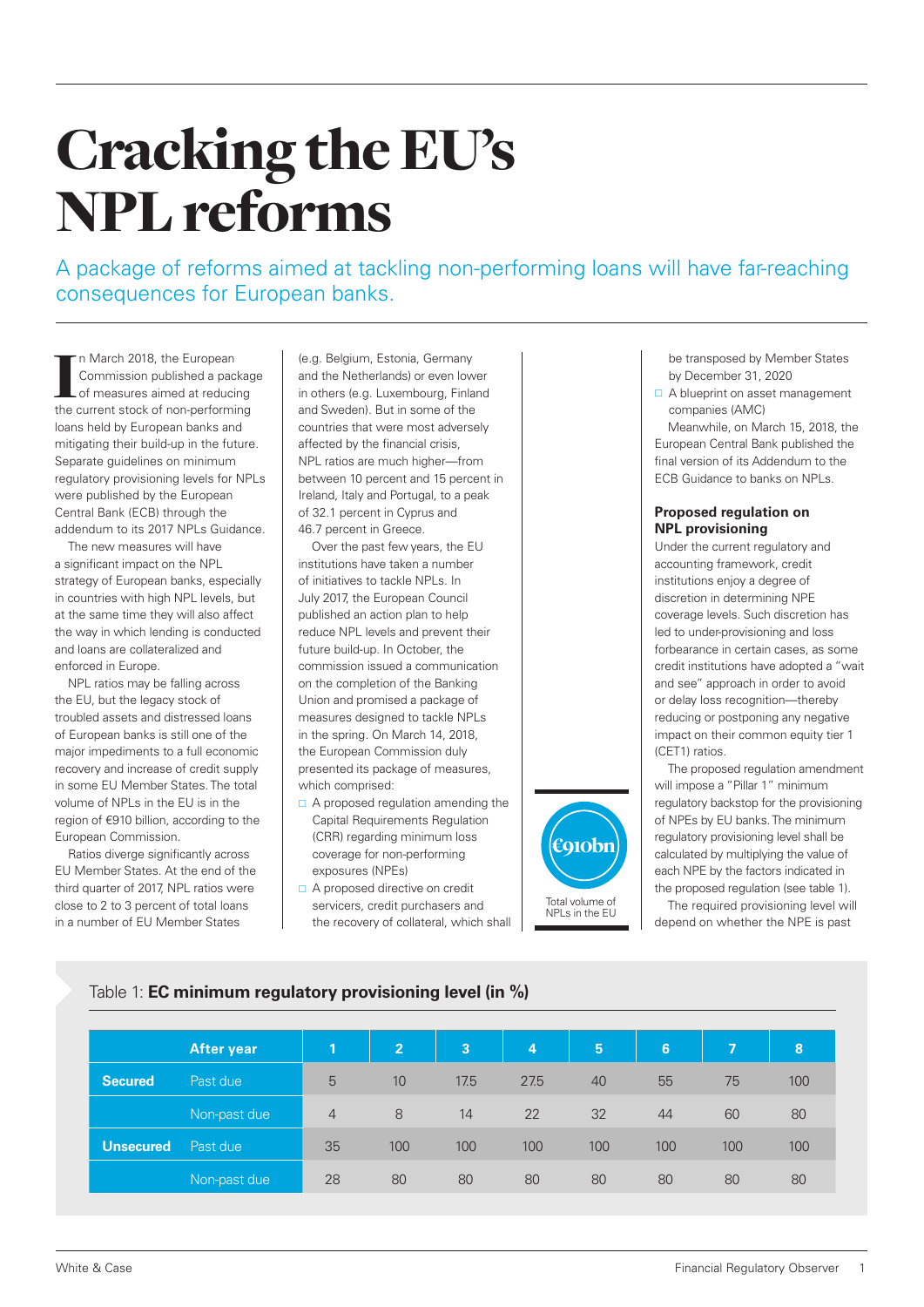# Table 2: **ECB quantitative supervisory expectations (in %) After year 1 2 3 4 5 6 7 Secured** N/A N/A 40 55 70 85 100 **Unsecured** N/A 100 100 100 100 100 100

due or has been classified as NPE despite the fact that the institution still receives full payment from the debtor without excessive (i.e. 90-day) delay. It will also depend on the number of years after the date on which the exposure was classified as NPE, and whether the NPE (or part of the NPE) is classified as "secured" or "unsecured" exposure in accordance with the criteria specified in the proposed regulation.

Credit institutions will be allowed to meet the minimum regulatory requirement through provisions recognized under the applicable accounting framework and other eligible items indicated in the proposed regulation (including own funds reductions deriving from higher deductions applied by credit institutions). If such items are not sufficient to satisfy the minimum regulatory provisioning level required under the proposed regulation, the shortfall shall be deducted from the CET1 of the credit institution.

The above regime will only apply to exposures originated after March 14, 2018. However, where the terms and conditions of an exposure incurred prior to March 14, 2018 are modified by the institution in a way that increases its exposure to the debtor, the exposure shall be considered as having been incurred on the date of the modification and will fall under the new regime.

# **ECB Addendum**

The ECB Addendum indicates the non-binding supervisory expectations of the ECB in respect of the supervisory provisioning levels applied by "significant credit institutions" that

# The proposed directive aims to remove the current impediments to the cross-border performance of credit servicing activities

are subject to the direct supervision of the ECB under the Single Supervisory Mechanism (SSM). These supervisory expectations will apply to all exposures classified as new NPEs after April 1, 2018. However, the compliance with such supervisory expectations will be assessed by the ECB only from 2021 onwards.

 $\epsilon$ 

The approach taken by the ECB is very similar to that envisaged under the proposed regulation, but the minimum coverage levels required by the ECB (see table 2) are more stringent than those provided under the proposed regulation.

Compliance with the supervisory expectations indicated above will be assessed on a case-by-case basis by the ECB in the context of the supervisory review and evaluation process (SREP)—starting from 2021. If the ECB considers that the prudential provisions do not adequately cover the expected credit risk, supervisory measures under the Pillar 2 framework might be adopted.

### **Credit Servicers, credit purchasers and recovery of secured loans**

*Rules on Credit Servicers.* The proposed directive looks to introduce a common framework for credit servicing activities, with a view to removing the current impediments to the cross-border performance of such services. Under the proposed directive, a credit servicer is defined as any natural or legal person (other than a credit institution or a subsidiary thereof) who carries out one or more of the following activities on behalf of a creditor:

- $\Box$  Monitoring the performance of the credit agreement;
- $\Box$  Collecting and managing information about the status of the credit agreement, of the borrower and of any collateral used to secure the credit agreement
- $\Box$  Informing the borrower of any changes in interest rates, charges or payments due under the credit agreement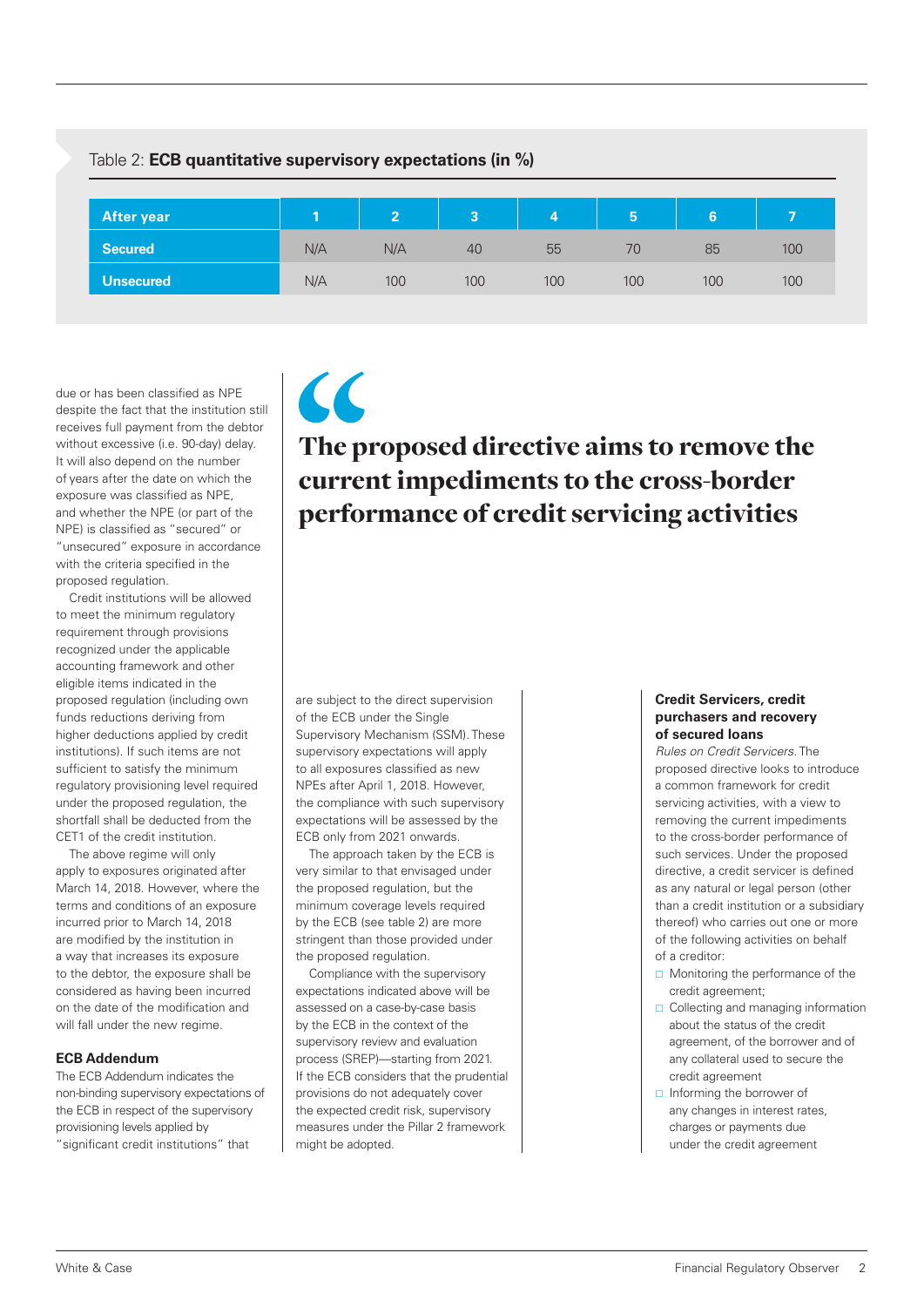# Table 3: **Summary of the main differences between the EC proposed regulation and ECB addendum**

|                               | <b>EC Proposed regulation</b>                                                                                                                           | <b>ECB addendum</b>                                                                                                                                                                                                                                      |
|-------------------------------|---------------------------------------------------------------------------------------------------------------------------------------------------------|----------------------------------------------------------------------------------------------------------------------------------------------------------------------------------------------------------------------------------------------------------|
| <b>Nature</b>                 | Binding EU regulation.                                                                                                                                  | Non-binding supervisory expectations.                                                                                                                                                                                                                    |
| <b>Scope of application</b>   | All credit institutions established in EU<br>Member States.                                                                                             | Significant institutions subject to direct ECB<br>supervision within the SSM.                                                                                                                                                                            |
| <b>Affected NPEs</b>          | Exposures originated after March 14, 2018.                                                                                                              | NPEs classified as such after April 1, 2018.                                                                                                                                                                                                             |
| <b>Entry into force</b>       | The proposal shall follow the EU ordinary<br>legislative procedure and its ultimate<br>content and the date of entry into force<br>are still uncertain. | The ECB Addendum does not require any further<br>implementation. However, banks will be asked to<br>inform the ECB on any differences between their<br>practices and supervisory expectations from early<br>2021 onwards within the context of the SREP. |
| <b>Approach</b>               | Pillar 1 minimum requirement.                                                                                                                           | Pillar 2 approach—i.e. supervisory dialogue and<br>analysis of bank-specific circumstances to be<br>incorporated into SREP decisions.                                                                                                                    |
| <b>Non-past-due exposures</b> | Different coverage levels between past<br>due exposures and other NPEs.                                                                                 | No distinction between past due exposures and<br>other NPEs.                                                                                                                                                                                             |
| <b>Coverage levels</b>        | Less stringent calendar over an<br>8-year period.                                                                                                       | More stringent calendar over a 7-year period.                                                                                                                                                                                                            |
| <b>Treatment of shortfall</b> | Automatic deduction from CET1.                                                                                                                          | Pillar 2 measures adopted on a case-by-case basis.                                                                                                                                                                                                       |

- $\Box$  Enforcing the rights and obligations under the credit agreement on behalf of the creditor, including administering repayments
- $\Box$  Renegotiating the terms and conditions of the credit agreement with borrowers, where they are not a "credit intermediary"

□ Handling borrowers' complaints The definition is broad in scope and will likely capture a number of services and activities that are currently not subject to specific regulation in some EU Member States. Under the proposed directive, credit servicers operating on behalf of a credit institution or a credit purchaser in respect of a credit agreement issued by an EU credit institution (or its EU subsidiaries) shall be authorized to operate as such by the competent authorities of their home Member States.

The license granted under the proposed directive will allow credit servicers to operate on a cross-border basis under the right of establishment or freedom to provide services in accordance with the customary principle of EU financial law.

The proposed directive also specifies certain requirements applying to credit servicers, including with respect to the content of the credit servicing agreement, the record-keeping obligations and the outsourcing of services to third parties.

*Rules on Credit Purchasers*. The proposed directive encourages the development of a secondary market for NPLs by introducing common rules for credit purchasers—which includes any natural or legal person purchasing a credit agreement in the course of its trade, business or profession. These



new rules will apply to cases where the credit agreement was issued by an EU credit institution (or by its EU subsidiaries) and the credit purchaser assumes the creditor's obligations under the credit agreement. The provisions of the proposed directive will not apply to the purchase of a credit agreement by an EU credit institution (or its EU subsidiaries).

Each creditor must provide the credit purchaser with all information necessary to assess the value of the credit agreement and the likelihood of recovery prior to entering into a contract for the transfer of the credit agreement. Certain information duties towards competent authorities are then provided in relation to credit purchasers.

Credit purchasers that are not domiciled or established in the EU shall designate in writing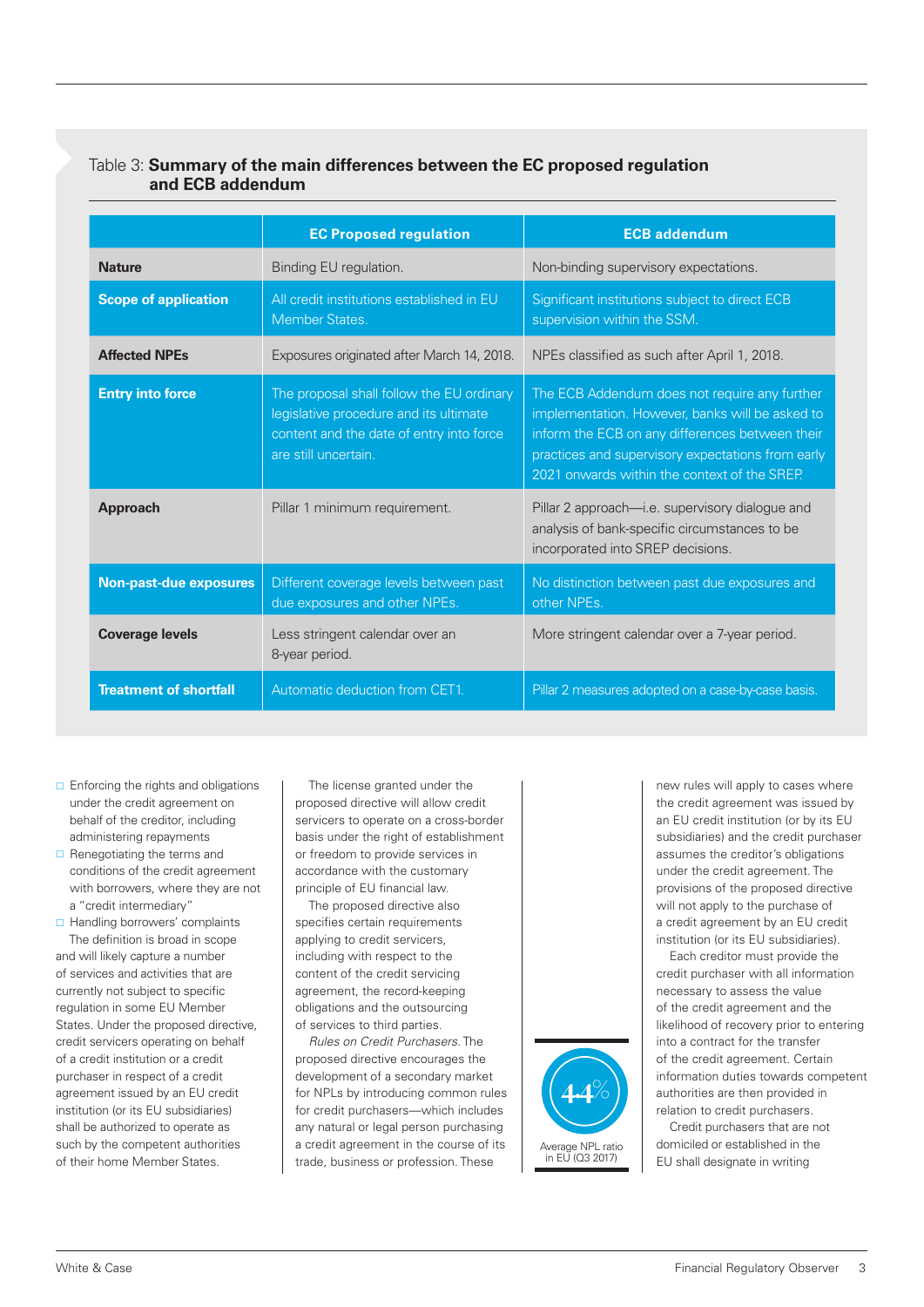# $\epsilon$ One of the key goals of the proposed directive is to facilitate the recovery of secured loans through accelerated extrajudicial enforcement procedures

a representative who is domiciled or established in the EU to ensure compliance with the new rules. The designated representative will then appoint a credit institution (or a subsidiary) established in the EU, or an authorized credit servicer to perform credit servicing activities in respect of credit agreements concluded with consumers.

*Rules on Out-of-Court Recovery of Secured Loans*. One of the key goals of the proposed directive is to facilitate the recovery of secured loans (thereby reducing the risk of NPLs stock-piling) through the introduction of accelerated extrajudicial enforcement procedures. Such

enforcement mechanisms may be used by creditors in connection with secured credit agreements entered into with borrowers that do not qualify as consumers (or non-profitmaking companies).

The possibility to use the accelerated out-of-court enforcement procedures is subject to a number of conditions, including that the mechanism must be agreed in writing. The enforcement of the collateral can be made through a public auction or private sale. After the enforcement of the collateral, the creditor must pay the business borrower any positive difference between the proceeds of the sale of the asset

and the sum outstanding under the secured credit agreement.

The business borrower may challenge the use of the these mechanisms before national courts where the sale of the assets provided as collateral has not been conducted in accordance with the rules set forth in the proposed directive.

# **The ACM blueprint**

In essence, the AMC blueprint is a summary of the guidelines given and practice followed by EU institutions when dealing with State Aid cases in the banking sector during the last decade, particularly with respect to the use of publicly sponsored AMCs

| <b>Purchase at market value</b>           | No State Aid or extraordinary public financial support pursuant to the bank recovery<br>and resolution directive (BRRD) is granted, and the transfer of NPLs to the AMC is<br>consequently not subject to EU State Aid and bank resolution framework.                                                                                                                                                                                                                                    |
|-------------------------------------------|------------------------------------------------------------------------------------------------------------------------------------------------------------------------------------------------------------------------------------------------------------------------------------------------------------------------------------------------------------------------------------------------------------------------------------------------------------------------------------------|
| <b>Resolution</b>                         | If the bank holding the impaired assets is under a resolution entailing State Aid or support<br>through the resolution fund in accordance with the BRRD/SRMR rules, the AMC operates<br>as the "bad bank" (asset management vehicle) in the context of the resolution. The<br>use of the AMC—including as regards the valuation and transfer of impaired assets—is<br>governed by the applicable resolution framework and the tool is ultimately managed by<br>the resolution authority. |
| <b>National insolvency</b><br>proceedings | If the bank is not resolved but rather liquidated, NPLs can be transferred to AMCs as a form<br>of State Aid in the context of national insolvency proceedings, provided that the principles<br>of the State Aid framework are complied with. In this case, the relevant Member State is in<br>charge of the management of the AMC.                                                                                                                                                      |
| <b>Precautionary</b><br>recapitalization  | Precautionary recapitalization can be used in the specific case of a transfer of impaired<br>assets to a publicly supported AMC, where the objectives pursued by such a transfer are<br>the same as in the case of direct capital injection, and provided that the specific State Aid<br>conditions for impaired asset measures are also respected.                                                                                                                                      |

# Table 4: **Possible scenarios**